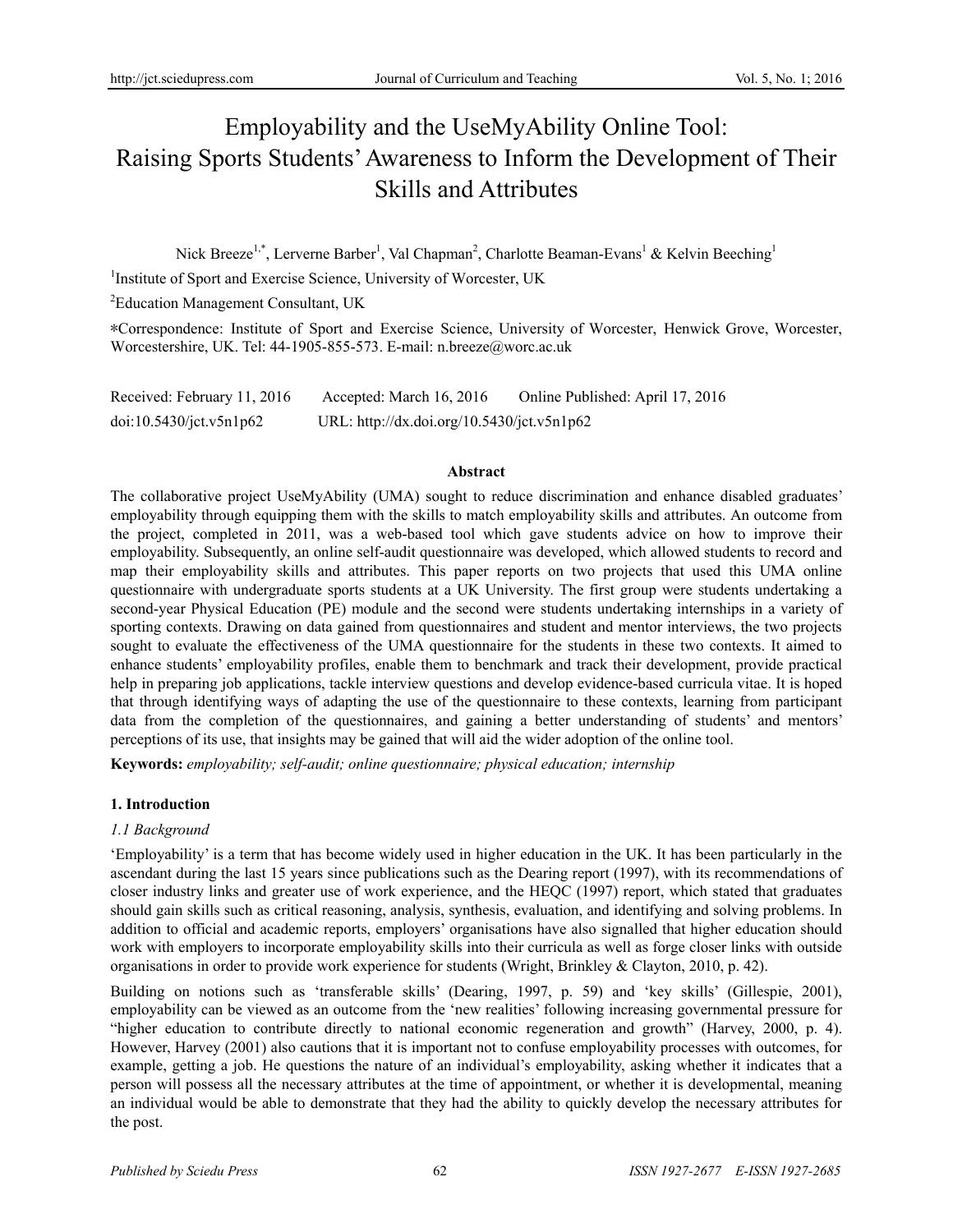Harvey (2001) noted that employability is perhaps best understood as a set of basic core- skills, or a larger set of generic attributes that could be specified by an employer. He calls this range of attributes 'dimensions', a concept that was later developed into 29 'competencies' (Kubler & Forbes, 2005), for example, 'adaptability/flexibility', 'initiative', 'leadership' and 'teamwork/working with others'. Viewing these aspects from an employers' perspective, the Confederation of British Industry (CBI, 2009, p. 8) terms them 'attributes, skills and knowledge' and lists them as 'self-management', 'teamworking', 'business and customer awareness', 'problem solving', 'communication and literacy', 'application of numeracy' and 'application of information technology'. Underpinning all of these it notes, is a positive attitude and it also highlights 'entrepreneurship/enterprise' as an additional valued aspect of any potential employee. In a later study, concerning the development of a model for measuring employability, Dacre Pool and Sewell (2007, p.282) present their CareerEDGE Employability Development Profile (EDP), a model with five components ('career development learning', 'experience' (work and life), 'degree subject knowledge understanding and skills'; 'generic skills' and 'emotional intelligence'). Fifteen 'generic skills' are listed, alongside a consideration of 'enterprise and entrepreneurship skills'. The five-factor structure of the model was confirmed in a later study (Dacre Pool, Qualter & Sewell, 2014). In the two projects described in this paper, these variously named aspects are termed 'skills' and 'attributes'.

When considering the most effective method of measuring employability, Harvey suggests that "... any evaluation of employability needs clearly to indicate areas for improvement and might be done by internal, longitudinal benchmarking that, over time, compares and evaluates outcomes…" (2001, p. 108). However, employability has been viewed as something somewhat more complex than this, as Yorke maintains:

Employability is […] considerably more complex than some proponents of 'core', 'key' and 'transferable' skills have suggested, and is strongly aligned with the academic valuing of good learning (2006, p. 2).

Acknowledging that employability is both a curricular process and a set of achievements and potentials, he provides a working definition of employability as:

a set of achievements – skills, understandings and personal attributes – that makes graduates more likely to gain employment and be successful in their chosen occupations, which benefits themselves, the workforce, the community and the economy (p. 8).

As foreshadowed by two previously mentioned reports (Dearing, 1997; HEQC, 1997), collaboration between business and Universities has been acknowledged to have increased in recent years (Wilson, 2012, p. 1). There are many claimed benefits for student internships, including their use as a career management tool and to help them to "gain a better understanding of themselves and the ever more complex world of work" (Callanan & Benzing, 2004, p. 88). Although these benefits are recognized, there have been various factors identified that need to be taken into account in order to make the most of the opportunities an internship can potentially provide (Stratta, 2004). However, internships have been identified as a valuable tool for providing students with workplace experience, and have been seen to add to key aspects of graduates' employability, especially in the current climate of pressures from the economy, increased competition and greater demands from employers (Helyer & Lee, 2014).

From 2008, an opportunity for UK students to present to potential employers a formal record of their employability skills and attributes was provided through the Higher Education Achievement Report (Higher Education Academy, 2015). This record is aimed at enhancing students' employability through providing a clear record of their achievement at university in order to help employers gain a clear impression of their capabilities.

# *1.2 Measuring Employability*

There have been various tools developed to map and audit students' skills development, each with their own foci. A tool developed at Queen's University Belfast (Tariq, Scott, Cochraine, Lee & Ryles, 2004) allowed academics to audit key skills and employability skills at the module level, and across degree pathways. Its use was aimed at quality assurance and to allow staff to reflect on how students' academic experiences might be improved. The mapping template was developed around six key skills ('communication', 'application of number', 'information and communications technology (ICT)', 'improving own learning and performance', 'working with others' and 'problem solving'), with the addition of 'career management'. Another example was a study undertaken at a West Australian university where a proposed model of measuring undergraduate capabilities in employability skills was tested (Jackson, 2014), with the intended outcome of the identification of ways in which graduate skills could be enhanced through reconsiderations of pedagogies and curricula. An online audit was completed by business undergraduates who rated their own level of ability in ten employability skills, which broadly covered working in teams, analytical and communication skills and self-management.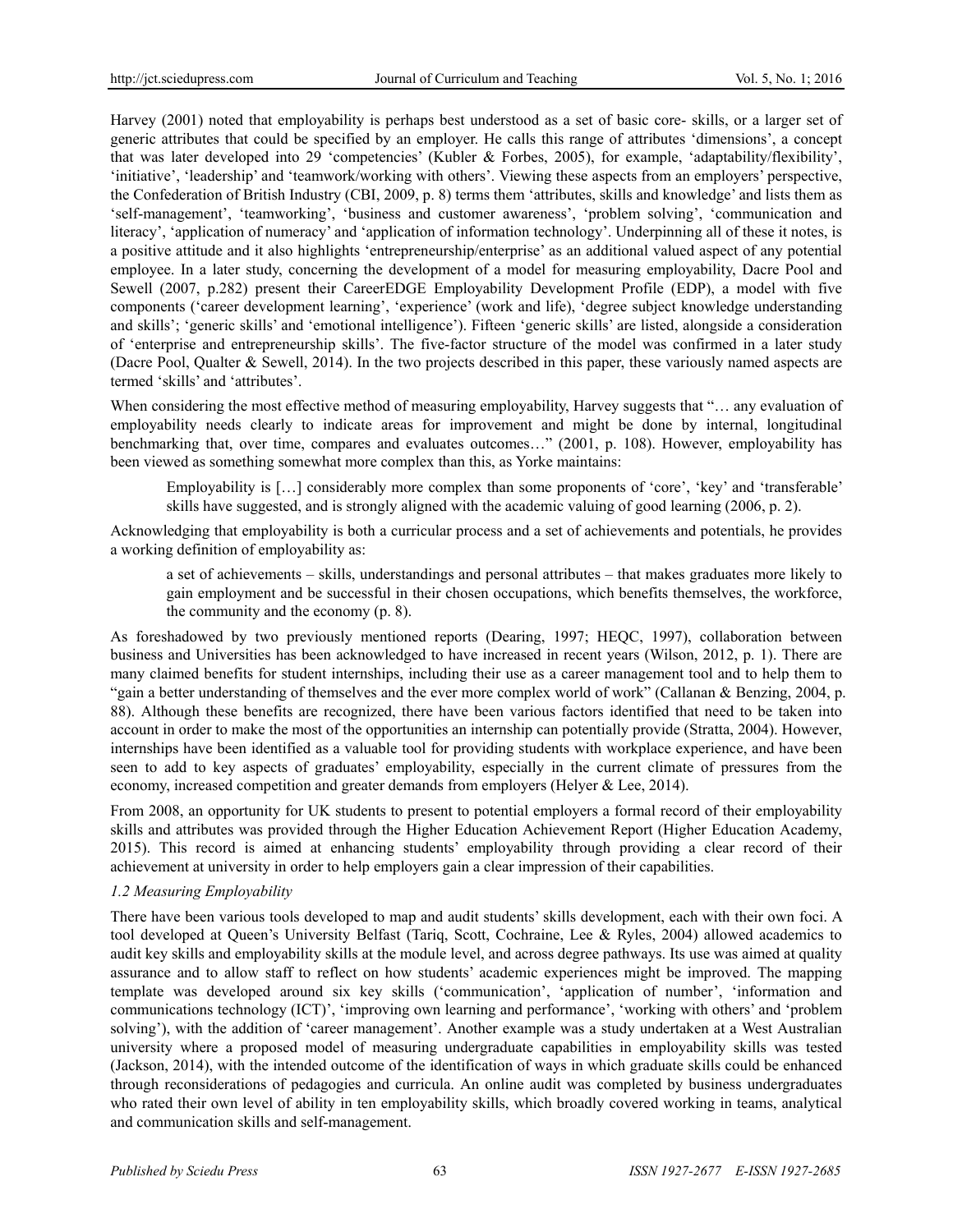An online self-audit for students of employability skills formed part of the Liverpool Universal Student Interactive Database (LUSID) (Strivens & Grant, 2000), which was retired at the end of 2015. This consisted of three sections: (a) Recording, (b) Skills Audit, and (c) Action Planning. Initially, the Skills Audit section asked users approximately a hundred questions in relation to component skills, a number which its authors envisaged would grow over time. More recently, there has been a range of online provision for students to self-audit their employability skills. For example, an online tool provided by the Careers and Employability Service at the University of Kent (University of Kent Careers and Employability Service, 2016), itself part of a wider package of guidance, invites responses to 32 statements about a student's personal skills. A skills profile is then built up based on eight employability skills ('written communication', 'negotiating and persuading', 'verbal communication', 'co-operating', 'investigating and analysing', 'leadership', 'planning and organising' and 'numeracy'). A further example is provided by the 'Personal Skills Audit' provided by Heriot-Watt Careers Service (Heriot-Watt Careers Service, 2016), in which students are invited to respond with an appraisal of their own skill level in a range of employability skills. When completed, suggestions are provided to students on further skills development.

# *1.3 The UMA Employability Tool*

The Centre for Inclusive Learning Support at the University of Worcester, together with partners from the Universities of Gloucester and Plymouth led the National Teaching Fellowship (NTFS)-funded project 'Employability and Disability', which completed in 2011 (UseMyAbility, 2011). It aimed to "reduce discrimination and enhance disabled graduates' employability" through providing disabled students with skills that match the various identified employability competences. A web tool developed by Dr. Val Chapman allowed users to use the UseMyAbility (UMA) resource as a 'student', 'employer' or 'lecturer' and then search by employability skill, impairment, subject or by employability skill and impairment. The sixteen identified employability skills are:

- 1) Adaptability
- 2) Commercial/sector awareness
- 3) Information Literacy
- 4) Interpersonal Skills
- 5) Literacy-Reading
- 6) Numeracy
- 7) Observation/Visual Literacy
- 8) Oral Communication
- 9) Practical Skills
- 10) Problem Solving
- 11) Self-Management
- 12) Teamwork
- 13) Time Management
- 14) Using ICT
- 15) Working under pressure
- 16) Written Communication

Through utilising the various search combinations on the website, users can find information targeted to their exact requirements. The UMA tool developed for use in higher education settings takes the form of an online tool that was hosted by Bristol Online Surveys(Note 1) (BOS) for the two projects described in this paper. This self-audit tool aims to enhance students' understanding of the nature of employability skills and how these might be improved. It also seeks to enable students to establish a benchmark from which to track their development across the range of employability skills.

In the online tool used for the two projects described here, each of the sixteen skills contains six sub-questions (except Teamwork, which has seven); each of these contains a five-point Likert item where '1' indicates that this area is not yet developed and further significant work is needed, '2' indicates that skill in this area is limited and there are more gaps than strengths, '3' indicates that this area is acceptable, although there are some gaps or weaknesses which need to be addressed, '4' indicates the area is good, with strengths outweighing areas which need to be developed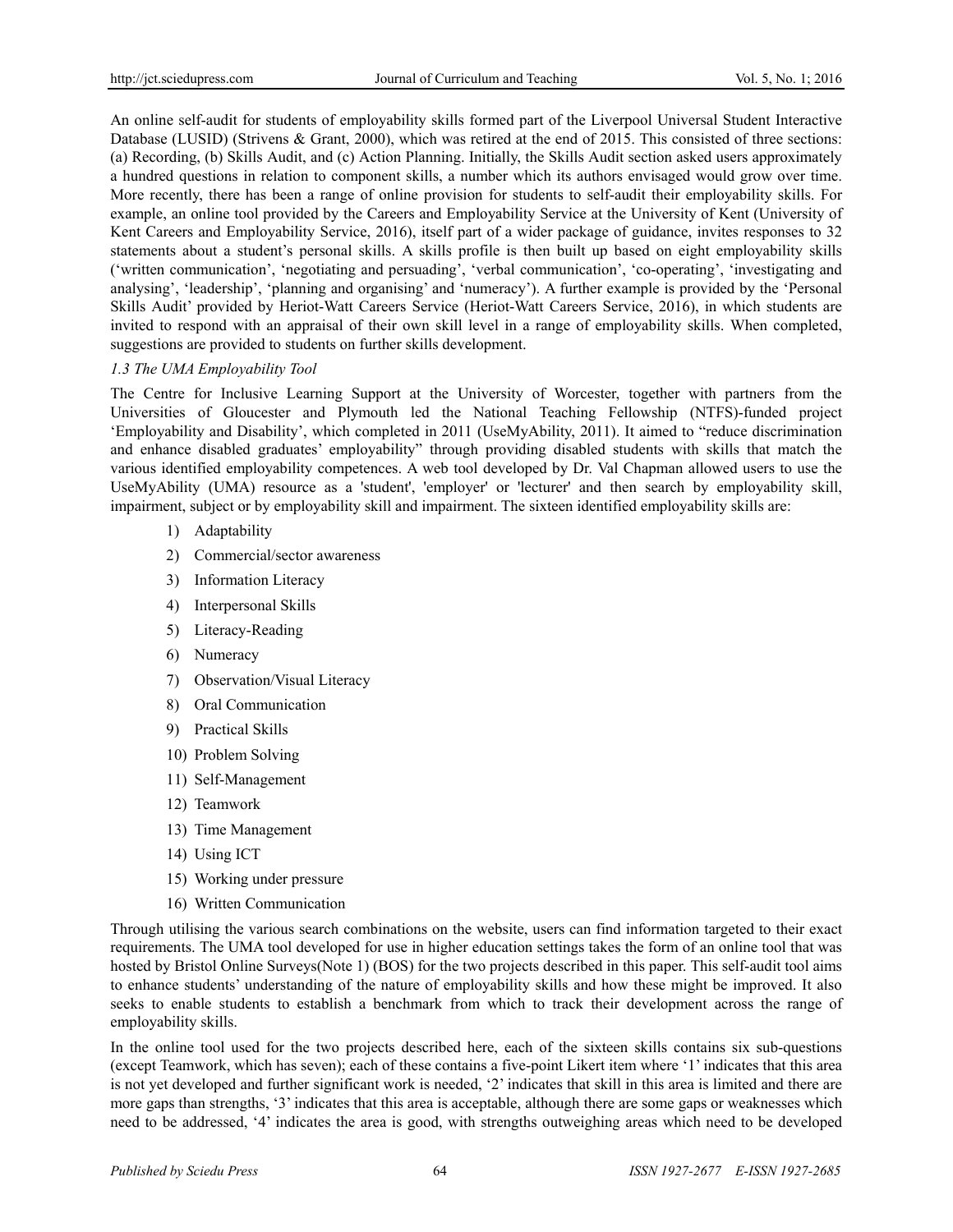and '5' indicates the area is excellent and is an outstanding strength. An open text box is also provided for students to provide examples or evidence to support their claim to have developed the specific employability skill. After responding to each sub-question, a composite rating is given for the overall employability skill using a five-point Likert item. A full list of the employability skills and sub-questions can be found in Appendix 1.

## *1.4 Rationale*

The Institute of Sport and Exercise Science (ISES) at the University of Worcester states that in terms of employability, it aims to produce the 'complete sports graduate' who "will be equipped with the skills, attributes and knowledge to be able to manage and be effective within their own career and make a significant contribution to society" (University of Worcester, 2015). Key elements of this statement relate to self-awareness and taking control of one's own learning and on-going development and it was with these aspects in mind that the decision to trial the online UMA within ISES was made.

The two groups of students that trialled the use of the UMA tool were (a) a second-year PE module, and (b) students engaged in performance analysis internships. This paper seeks to provide an outline of each of these projects and then analyse the findings from both, with the overall aim of assessing the effectiveness of the UMA tool from both student and staff perspectives. The research question to be addressed was:

How effective was the UseMyAbility (UMA) online tool from the perspectives of the students and staff who engaged with it?

## *1.5 Methodology*

Underpinning both of these projects was a social constructivist approach (Vygotsky, 1978), that acknowledges that individuals construct knowledge from their experiences of the world through interaction in social and cultural contexts. Therefore, it was considered important to not only investigate the participant completion of the UMA questionnaire itself, but also utilise qualitative methods to better understand staff and students' attitudes to and experiences of its completion as well as perceptions of its effectiveness.

# **2. Methods**

# *2.1 Participants*

# 2.1.1 The Second-Year PE Module

All students taking this module were invited to complete the UMA online tool (Beaman-Evans, Chapman, Breeze & Bowen-Jones, 2015). Its completion was prefaced by an online survey designed to ascertain the baseline level of student knowledge concerning the concept of 'employability'. Owing to the differing type of questions, there was a mixture of provided response types, ranging from 5-point Likert items to open questions. The UMA tool itself was launched following an employability skills session given to students participating in the module. During this session, the students were shown a PowerPoint presentation and engaged in small group/paired activities. They were then informed of the launch of the UMA tool and that they would be able to log on and off as many times as they needed to in the course of its completion. They were then invited to complete the survey over the ensuing two weeks. It was hoped that the completion of the online tool would:

- enhance students' understanding of the nature of employability skills and how they might be improved;
- enable students to establish a benchmark from which to track their development across a range of 16 employability skills;
- help students write better job applications, respond more appropriately to job interview questions, and develop evidence based curricula vitae (CVs), making use of the audit tool and their experience within the project;
- promote the use of the self-audit tool by academic staff across the institute.

Eighty students were eligible to participate, of which 31 attended the presentation. Of these, 20 opened the questionnaire but only 17 of these completed any questions. Thirteen respondents completed over 50% of the 97 open questions, one student completed all but 14 of these and one completed all but two. The Likert items were completed more frequently than the open questions, with the lowest number of responses to a particular question being 11 and the highest 17. The details of the total responses are summarised in table 1 as a percentage of the highest number of completions, which was 17. As the last two students had completed most of the questionnaire, it was decided to ask these two to participate in a case study in order to explore their perceptions of the process.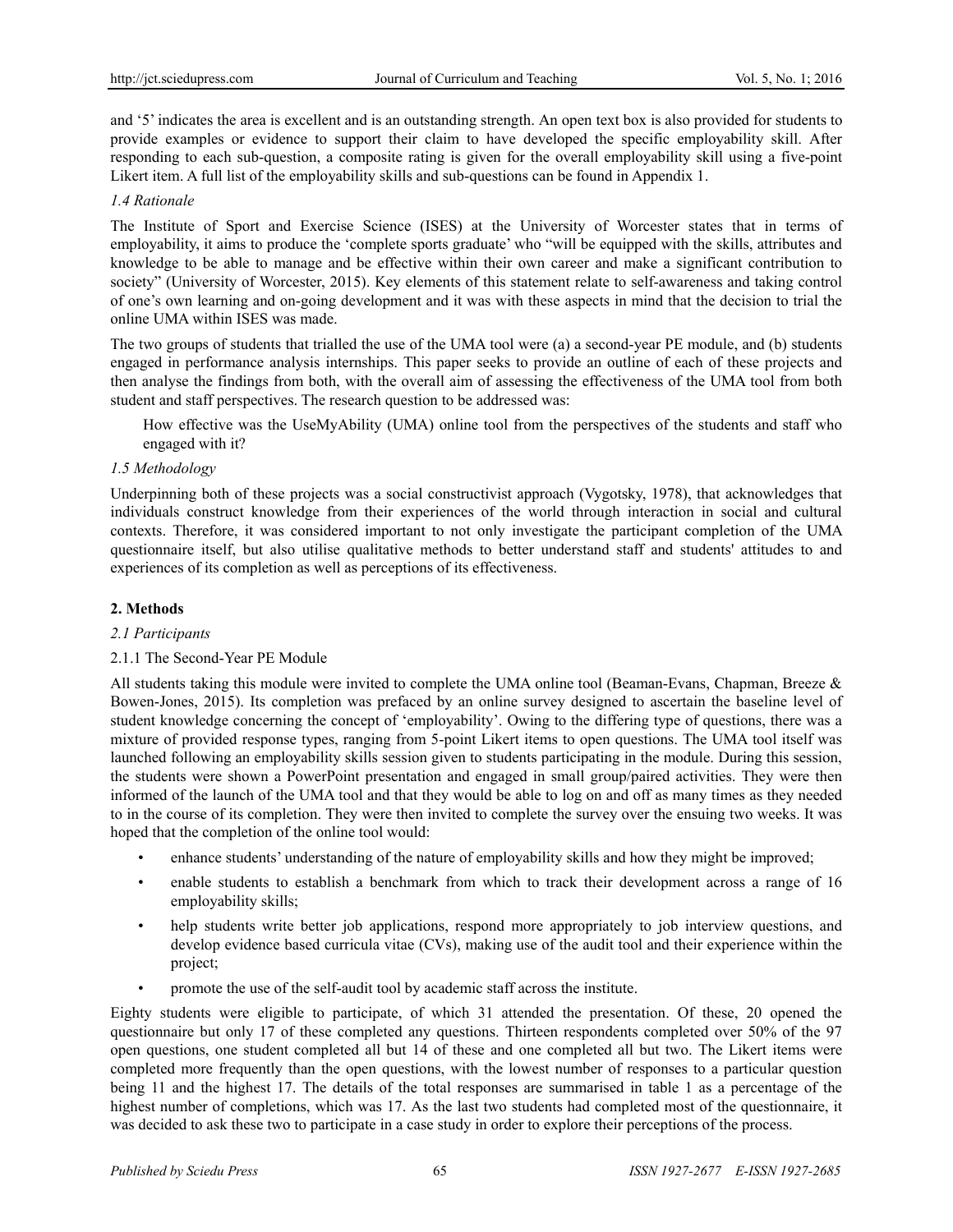# 2.1.2 Internship Students

Nine students undertaking performance analysis internships with external organisations took part in the project. The internships were undertaken with a range of sporting contexts, for example league football clubs, national teams, cricket and hockey clubs. Students were asked to complete the UMA questionnaire twice, firstly during January and February 2014 and again during May and June 2014. Monthly meetings were held between January and June 2014 between internship students and the two university staff who acted as mentors. It was hoped that the completion of the UMA would allow staff to:

- investigate the efficacy of internships in terms of the development of student employability;
- evaluate the effectiveness of the UseMyAbility online questionnaire for interns.

Nine students completed the UMA questionnaire during January and February, six of whom completed it again during the May to June period.

# *2.2 Research Design*

# 2.2.1 The Second-Year PE Module

Data concerning the completion of the UMA questionnaires was collated, following which the two case study students were interviewed individually in order to better understand their experiences. The interview questions focused on how effective the questionnaire tool might have been in changing their awareness of their employability skills, the timing of the questionnaire, what could be improved, any changes to their practice and what use might be made of it to support the development of their curricula vitae, in supporting job applications and job interviews. The interview questions can be found in Appendix 2. Their responses were analysed using the online tool AAT(Note 2), which allowed categories to be created, comparisons made and inferences to be drawn from the raw data.

# 2.2.2 Internship Students

Following the collation of completion data from the nine pre- and six post-internship UMA questionnaires, the two mentors were interviewed together in order to gain a clearer picture concerning the interns' use of the tool, how it was used during the internship itself, whether they had experienced difficulties, the pace of its completion, the role of the monthly meetings with the interns, what went well and what could be improved, and how effective it was in terms of raising students' awareness of their own employability. The interview questions can be found in Appendix 3. The data gained from this interview was analysed using  $AAT<sup>1</sup>$ .

# **3. Results**

# *3.1 Completion of the UseMyAbility (UMA) questionnaire*

All students that completed the audit were able to provide a range of responses to the 16 employability skills as well as providing examples to support; one student was able to provide an example for every question asked.

A summary of the UMA questionnaire completion data for all participating students from both groups is presented in table 1.

It is notable that the internship students have a 100% completion rate for the grades provided for all questions, as they were required to provide these as part of their course. However, there were clear differences between the pre and post completion rates of the open-text questions for the internship students, i.e. they were much lower in the post iteration. Notably, the PE students' completion rates were the lowest overall.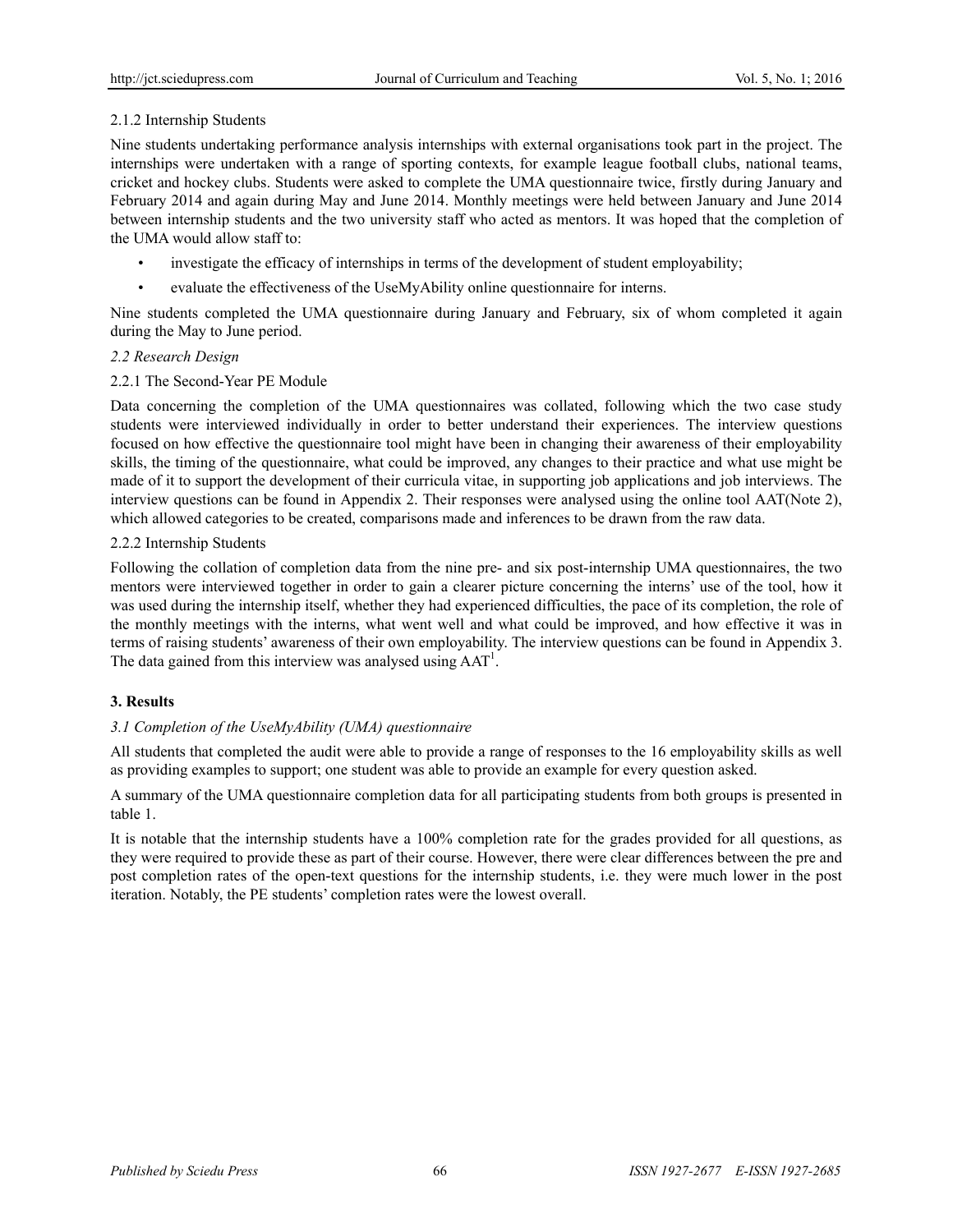| Employability skill            | Second-year PE<br>module: % grades<br>provided for Likert<br>items by all<br>participants who | Second-year PE<br>module:<br>% completed<br>sub-questions (open<br>text boxes) by all | Internship<br>students: % grades<br>provided for Likert<br>items by all<br>participants who | Internship students:<br>% completed<br>sub-questions (open<br>text boxes) by all<br>participants who |
|--------------------------------|-----------------------------------------------------------------------------------------------|---------------------------------------------------------------------------------------|---------------------------------------------------------------------------------------------|------------------------------------------------------------------------------------------------------|
|                                | responded $(n=17)$                                                                            | participants who<br>responded $(n=17)$                                                | responded:<br>pre $(n=9)$                                                                   | responded:<br>pre $(n=9)$                                                                            |
|                                |                                                                                               |                                                                                       | /post $(n=6)$                                                                               | /post $(n=6)$                                                                                        |
| Adaptability                   | 76%                                                                                           | 34%                                                                                   | 100% / 100%                                                                                 | 93% / 50%                                                                                            |
| Commercial/sector<br>awareness | 75%                                                                                           | 23%                                                                                   | 100% / 100%                                                                                 | 91% / 67%                                                                                            |
| Information<br>Literacy        | 75%                                                                                           | 23%                                                                                   | 100% / 100%                                                                                 | 89% / 53%                                                                                            |
| Interpersonal Skills           | 75%                                                                                           | 26%                                                                                   | 100% / 100%                                                                                 | $89\% / 42\%$                                                                                        |
| Literacy-Reading               | 75%                                                                                           | 16%                                                                                   | 100% / 100%                                                                                 | 76% / 19%                                                                                            |
| Numeracy                       | 73%                                                                                           | 15%                                                                                   | 100% / 100%                                                                                 | 80% / 22%                                                                                            |
| Observation/Visual<br>Literacy | 75%                                                                                           | 15%                                                                                   | 100% / 100%                                                                                 | $81\% / 44\%$                                                                                        |
| Oral<br>Communication          | 76%                                                                                           | 14%                                                                                   | 100% / 100%                                                                                 | 76% / 36%                                                                                            |
| <b>Practical Skills</b>        | 76%                                                                                           | 16%                                                                                   | 100% / 100%                                                                                 | 81% / 47%                                                                                            |
| Problem Solving                | 75%                                                                                           | 14%                                                                                   | 100% / 100%                                                                                 | 74% / 42%                                                                                            |
| Self-Management                | 99%                                                                                           | 36%                                                                                   | 100% / 100%                                                                                 | 89% / 47%                                                                                            |
| Teamwork (7<br>sub-questions)  | 88%                                                                                           | 29%                                                                                   | 100% / 100%                                                                                 | 89% / 36%                                                                                            |
| Time Management                | 99%                                                                                           | 24%                                                                                   | 100% / 100%                                                                                 | 74% / 22%                                                                                            |
| Using ICT                      | 81%                                                                                           | 16%                                                                                   | 100% / 100%                                                                                 | 74% / 39%                                                                                            |
| Working under<br>pressure      | 76%                                                                                           | 12%                                                                                   | 100% / 100%                                                                                 | 70% / 31%                                                                                            |
| Written<br>communication       | 76%                                                                                           | 14%                                                                                   | 100% / 100%                                                                                 | 74% / 19%                                                                                            |

|  |  |  |  | Table 1. Summary of UMA Completion Data from Both Groups of Participants |
|--|--|--|--|--------------------------------------------------------------------------|
|--|--|--|--|--------------------------------------------------------------------------|

# *3.2 Participant Interviews*

In order to analyse the two participant interviews, inductive content analysis was utilised (Thomas, 2006) to code the data into categories from which greater insights could be gained through (a) summarising the data, (b) making explicit links between the research questions and the categorised data, and (c) developing a framework for structuring the students' experiences presented in the data.

#### 3.2.1 Second-Year PE Module

Four identified common themes were established into which the responses from the interview questions were categorised:

Enhancement: Increased understanding of employability skills;

Institute of Sport and Exercise Science (ISES) Employability: How ISES could improve students' employability awareness;

Limitations: Weaknesses in the study;

Personal Development: How participants had benefitted from the study and how this knowledge might be used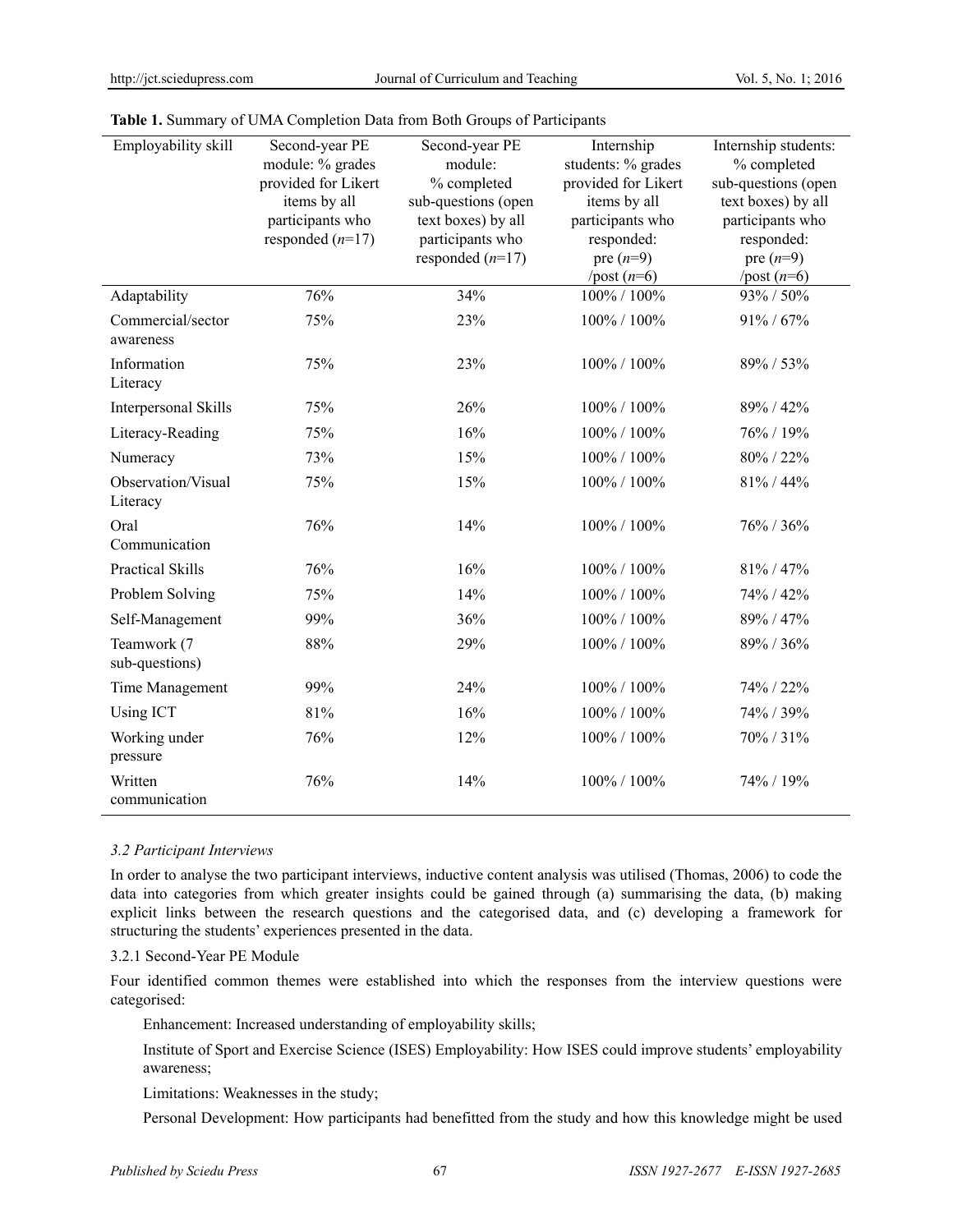in the future.

The four categories are discussed in turn below:

## 3.2.1.1 Enhancement

Students noted a variety of ways in which they perceived the study had aided their understanding of employability skills and that they had found the presentation session and completion of the audit tool useful in building their awareness and knowledge. A selection of responses to selected questions is presented below:

In answer to the question "Which aspect of your engagement with the project would you say had had the most impact on you?" a participant noted:

"The audit […] I could see what I had done to enhance my employability."

When asked "How effective did you find the audit?" one response was:

"Very helpful how you could give your experiences […] All the different skills and all the different aspects of those skills so you could really think about it and think about how you could improve ..."

## 3.2.1.2 ISES Employability

In response to the question "How do you think ISES could further improve your employability skills?", suggestions included expanding its scope and regularity:

"Making the questionnaire available to people who want to enhance their employability skills […] I think that would really help them."

"I think [work experience] might enhance employability if you had the chance to do it every year."

## 3.2.1.3 Limitations

Students were able to identify a number of limitations with the study and proposed some suggestions for changing it in order to make it more accessible for future users. When asked "Which aspects of the project's activities could be improved?", one participant suggested a reconsideration of its timing:

"It was at a bit of an awkward time… If it was done like at the start of semester one maybe […] that would have been a better time … I was more focused on getting my assignments done ..."

However, one student liked the time of completion at the end of the second year as it allowed them to consider their employment prospects at the end of third year:

"For me it possibly was a little off time … but having it at the end of the 2nd year really opened your eyes and think about having to be employed at the end of your 3rd year."

The length of the UMA questionnaire was an issue, particularly for one student, who didn't have time to complete all the text-based sub-questions. Allied to this was the lack of a progress bar. They noted:

"The questionnaire was very very long- the second one…The hardest part was the fact like it didn't really have, like on most questionnaires you can see how far along you're getting ..."

A particular request was:

"The thing I would change if I wanted to change anything would be to allow me to leave something blank. So I could come back to later..."

#### 3.2.1.4 Personal Development

When asked "What use will you make of your completed audit to support the development of your CV, to support job applications and job interviews?" responses included:

"I will be taking it along with me, I'll be keeping it up to date … show evidence and taking it along to interviews … maybe you could post it online with a CV ..."

"I'll definitely add those skills that are in there and put them into my statement and refer to times when I have used them … in term of interviews and things, I think it will really help."

#### 3.2.2 Internship Students

Eight categories were identified following the inductive content analysis of the mentor interview.

Difficulties: Problems or difficulties encountered completing the survey;

General effectiveness of the UMA tool: General comments concerning the effectiveness of the UMA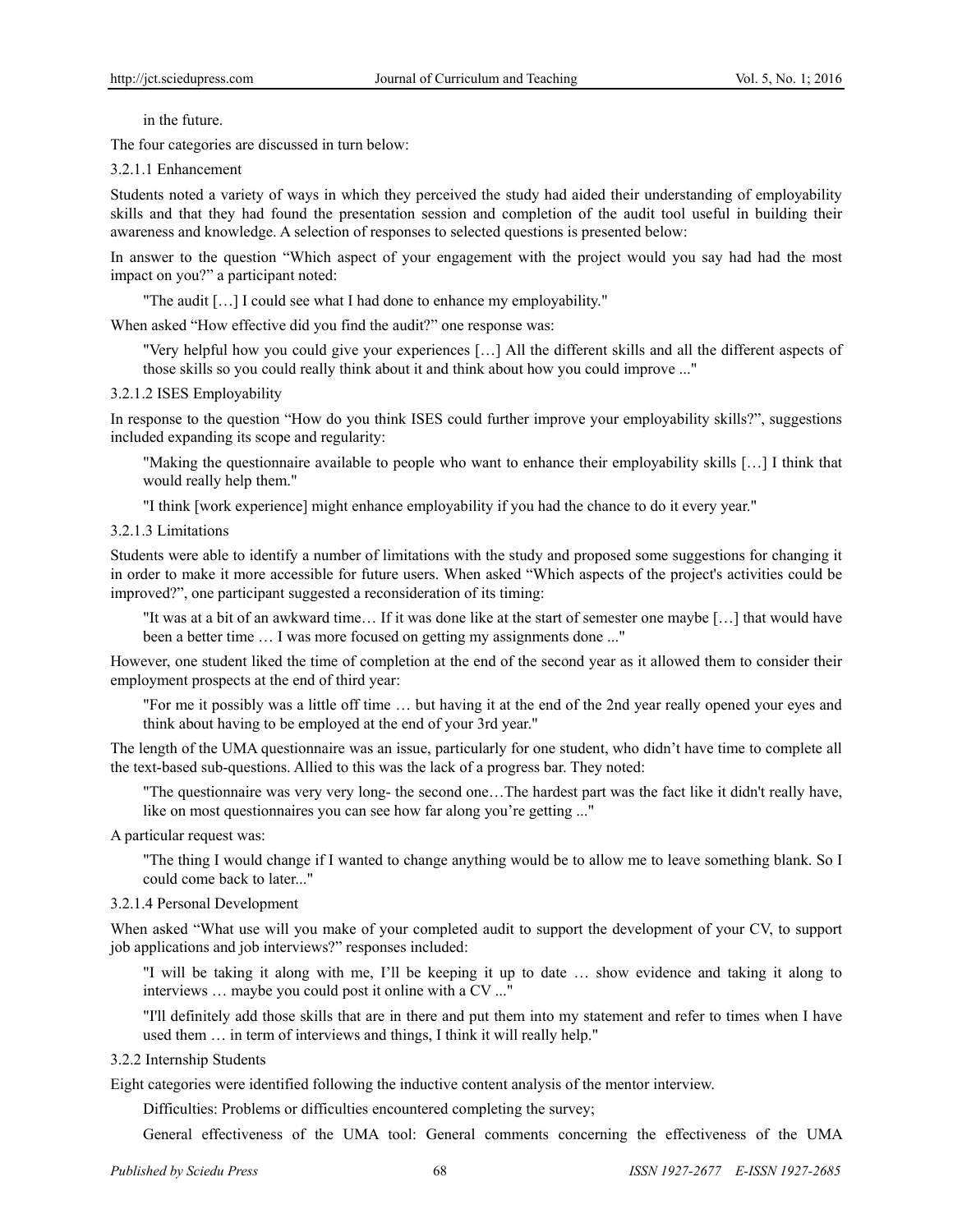# questionnaire;

How the UMA questionnaire was completed: How and when the UMA questionnaire was completed by the students;

Improvements: Aspects of the use of the UMA questionnaire that could be improved;

Monthly meetings: issues surrounding the monthly meetings between tutors and interns;

Relevance: The relevance of the UMA questionnaire to the performance analysis context;

Usefulness of tool: How useful the tool was to the interns;

What worked well: What worked well regarding the use of the tool in the performance analysis context.

Each of these is discussed in turn below:

# 3.2.2.1 Difficulties

The two mentors noted that there had been occasional questionnaire administrative issues in saving the interns' responses owing to not enabling the option to save as the respondent completes parts of the tool. A further issue related to the interns not wanting to complete the qualitative parts of the tool as readily as the Likert items. Although interns had been willing to participate, they had seemed to want to spend more time out in the field working with their client rather than on reflecting on aspects of their employability.

# 3.2.2.2 General Effectiveness of the UMA tool

Owing to the way the tool was used in this context, pre and post, the two mentors both commented that it was useful for interns to acknowledge what they had done and how they had progressed between iterations of the questionnaire. It was considered to be a good reference point for interns so that they could readily see the benefits of their placement. However, it was also felt that there were still questions concerning how it could be best implemented in the performance analysis context, especially as interns had reported that it took about an hour-and-a-half to complete.

# 3.2.2.3 How the UMA Questionnaire was Completed

Both mentors noted that interns had generally completed the questionnaire after a lecture whilst at the University. It was available to be used on a mobile device but only one or two had used an iPad or a tablet. Both mentors had been available to provide support as needed. As previously noted, the majority of the interns completed the quantitative Likert items and many omitted the qualitative open text boxes. The pacing of the tool's completion was considered important as it was thought to be best completed before and after the placement rather than during it, when the intern would be focused on gaining experience on the internship.

# 3.2.2.4 Improvements

The length of the questionnaire was thought to be a major impediment to its completion by the interns. Owing to the quantitative and qualitative elements for each of the 114 questions, it was considered long; a possible solution to this that was put forward was whether there might be one qualitative section per skill, rather than for each sub-skill, to summarise that particular area. Although it is a generic tool, the two mentors considered it to cover the areas they wanted their interns to reflect upon and what they need to develop in order to be employable within their field. They didn't feel there were any omissions, and although it could be more specific towards particular roles (such as scouting, opposition analysis, post-match analysis and real-time analysis), they all rely upon a similar basic skill set. To be more usable in the field, the mentors felt that it would be necessary to have the tool available as an app for a mobile device that could sync when a suitable signal was present but would allow for off-line working otherwise.

# 3.2.2.5 Monthly Meetings

It was felt by both mentors that the monthly meetings had helped the completion rate of the tool. One particular aspect was that they considered the meetings became less formal as the placement progresses and ideally they would like to maintain their earlier formality throughout.

# 3.2.2.6 Relevance

It was felt that the tool was relevant to the various contexts that interns found themselves placed in. All the performance analysis placements are very different and it was noted that various attributes related better to different contexts. Although some attributes could have been personalised to particular contexts, it was thought that this was not desirable; notably, it was thought that there were no questions that were not useful.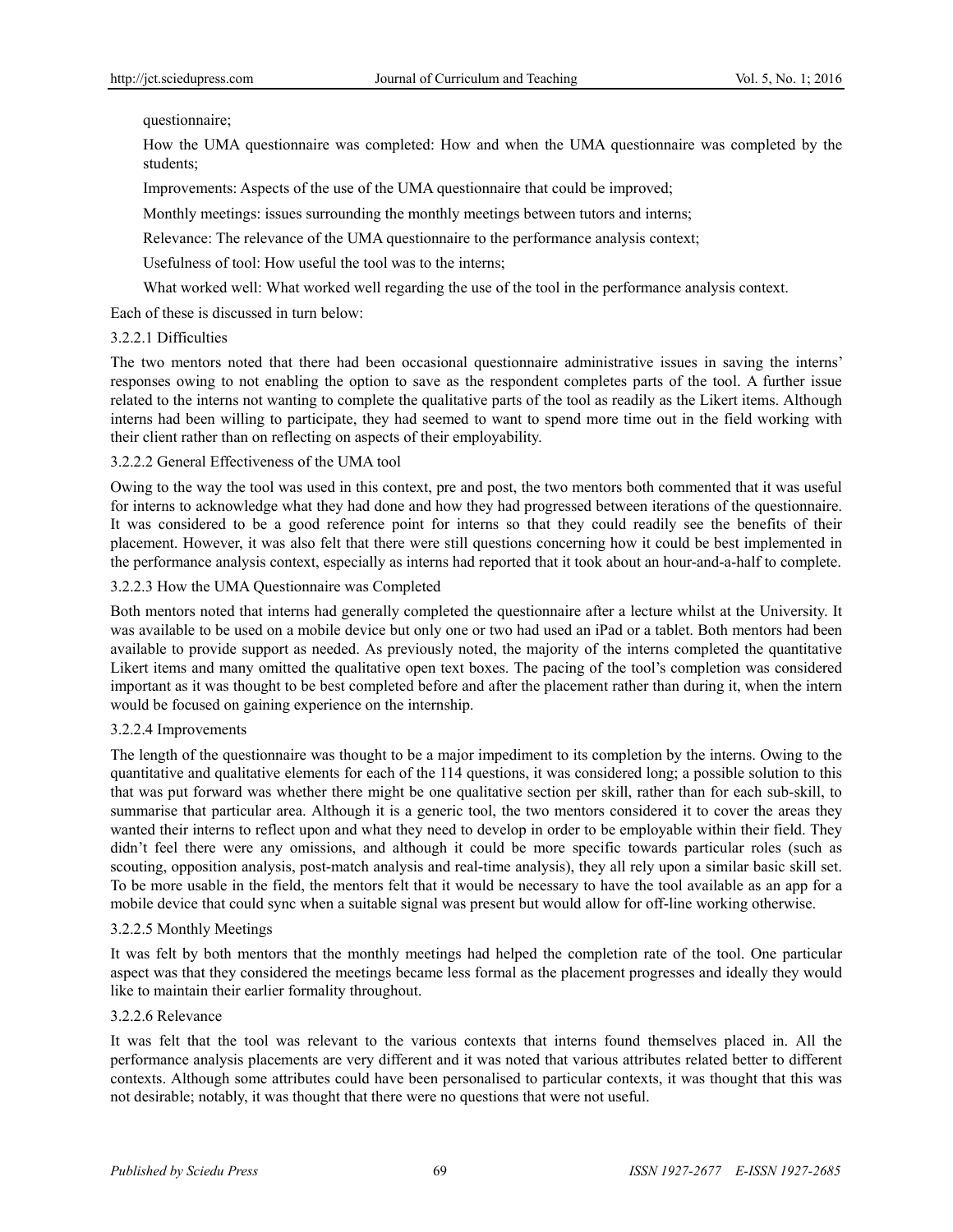# 3.2.2.7 Usefulness of Tool

The two mentors agreed that for them, a central question concerning the use of the tool was "are the students in a better position to understand their employability strengths and weaknesses and how these can be addressed?" Although they were unable to say that the tool had unequivocally made the interns more employable, on the other hand, it was felt that it could only help them to become more reflective on their own progression. It was thought that the tool had given the interns an appreciation that becoming more employable was not just about working as an analyst for a period of time but was really about the whole package and the skills that are developed while placements are being undertaken.

# 3.2.2.8 What Worked Well

The main strength of the tool was considered to be the reflection and understanding that interns would gain, particularly regarding what they need to get better at and which areas they need to improve throughout their placement. The first conversation that the mentors had had with the interns was seen to be of particular importance as it was at that meeting that they felt the interns' engagement in the training programme really started and they could see which skills they needed to work on. In particular, the tool had been found to be a good reference point for discussion.

# **4. Discussion**

# *4.1 Enhancement*

The results of the interviews from both studies confirmed that participating students were able to identify a variety of ways in which the completion of the questionnaire had informed their notions of their own employability skills. In particular, for the internship students, it had provided evidence of progression, raised students' awareness, gave a reference point and helped them to better understand their strengths and weaknesses. The PE students suggested that there were ways in which they could take the knowledge they had gained from completing the questionnaire into their CVs, applications and interviews. They also suggested that the questionnaire could be employed more widely across the University and that it would be good if there was the opportunity to undertake work experience during every year of study. The internship mentors also noted that the questionnaire had enhanced students' reflective skills and had formed a useful reference point for discussion.

# *4.2 Relevance to Context*

The internships undertaken by the students were all very different; however, it was interesting to note that although the two mentors felt that the questionnaire was relevant to all of these, and that there were various attributes that were better related to specific contexts, they did not feel that the it should be personalised to these contexts but rather left in its original form. The two PE case study students also confirmed that the questionnaire had been relevant to their contexts.

# *4.3 Does Completing the Questionnaire Make Students More Employable?*

The two internship mentors noted that they couldn't say definitely that the questionnaire itself had made the students more employable. However, they maintained that its usefulness lay in indicating progression in its pre and post iterations, it provided a good reference point for discussion at the monthly meetings, it encouraged the students to be reflective and to appreciate what it took to be employable. In particular, the two mentors felt that the timing of the pre and post iterations was good, because it gave student the time in-between to focus on their placement.

# *4.4 Practical Outcomes*

The immediate practical applications of the survey mentioned by the two PE students regarding applying the knowledge gained to their curricula vitae, job applications and interviews was notable, as well as their comments relating to keeping the Excel file that had been downloaded from the questionnaire up-to-date and possible uses of the information online and in connection with personal statements.

# *4.5 Technical*

A few comments related to technical issues connected with the questionnaire itself, ensuring that it was possible for students to save and resume their completion of it, the addition of a completed amount indicator, both of which are possible to enable within the survey software. Another aspect raised was that of students completing the questionnaire while on placements and perhaps not within reach of a reliable Wi-Fi signal. A solution to this issue that was suggested by one of the internship mentors was that it would be an improvement to have the questionnaire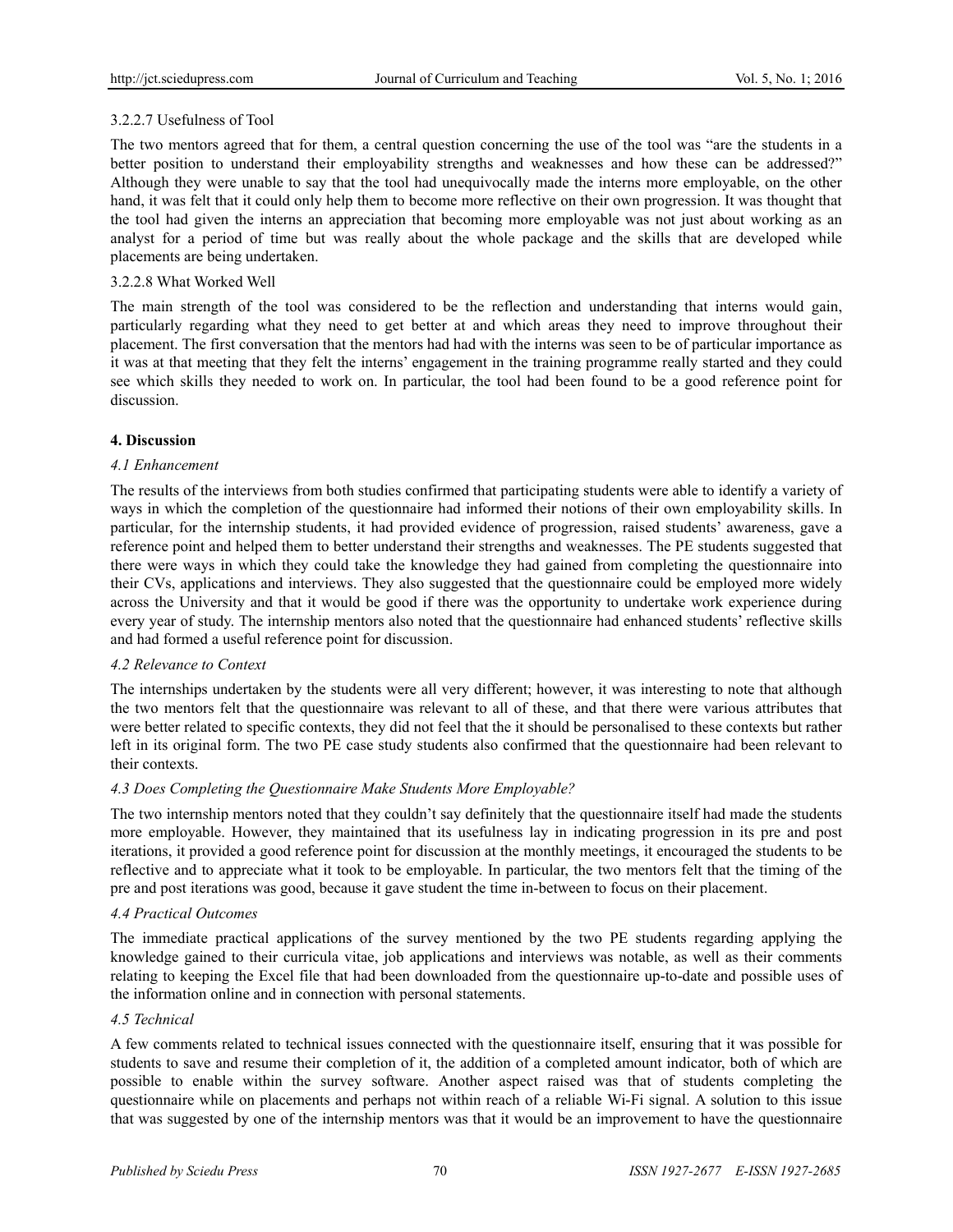available on a mobile tablet device that would allow local saving and syncing when a signal was available. This would allow students to complete it at a convenient time and place to them during the placement without needing to check that a signal was available.

## *4.6 Limitations*

The two modes of completion of the UMA questionnaire raised distinct issues. In the case of the second year PE module, only two of the participants completed the entire questionnaire in the manner anticipated within the somewhat limited two-week time period, responding to nearly all the questions. Although three potential respondents chose not to complete any of the questionnaire, it was notable that thirteen respondents completed over 50% of the 97 open questions. The Likert items were answered consistently more often than the open text questions, between 73-76% for 12 of the questions, with a much higher response rate for 'Self-Management', 'Teamwork', 'Time Management' and' Using ICT' of between 81-99%. It is not known why there is this discrepancy between the two sets of questions but it is hypothesised that the questions with the higher response rate were of greater relevance to the participants.

It is possible that survey fatigue (Adams & Umbach, 2012, p. 579) may have been a factor in the completion of the open-text boxes. In the PE completions, there are two high points at 'Adaptability' and 'Self-Management'; following each of these, there is a decline in completions see table 1). This is reflected in a less marked way in the completions of the two iterations of the questionnaire by the internship students, but it is notable that the second iteration has a much lower response rate.

Following the two case study interviews, it was clear that although the timing of the questionnaire wasn't perfect, its completion it at the end of the second year was a good time in general. However, the two students found it overly long to complete within the time frame. The requested time bar feature that was mentioned is already offered by the software and can be readily implemented.

In the case of the internship students, the pre- and post-internship completion of the questionnaire resulted in a more consistent and higher completion rate, although there was a notably lower completion rate of the open questions in the post-internship iteration (see table 1). As with the second year PE module, the two mentors felt that the questionnaire was too long. It is possible that the length of the questionnaire length might have had an impact on the number of students who were able to complete it (Galesic & Bosnjak, 2009), although it should be noted that neither of the scenarios described in this paper were able to allow the students to complete it exactly in the way originally anticipated, as an ongoing developmental tool over a longer period of time. However, its use in a pre and post context did allow the two mentors to identify changes brought about in the students' perceptions of their employability skills before and after their internship and it was noted that it had provided a good basis for discussion.

# **5. Conclusion**

Overall, the use of the UMA within the second-year PE module and internship contexts was considered to be successful. However, as it was the first time that the tool had been used by the participating lecturers and students, there were some recommendations that were made:

- Embedding it into a programme of study as a mandatory element that was re-visited at regular intervals, as in the internship project, resulted in a higher completion rate overall;
- The questionnaire was considered rather long, and a suggestion was made to reduce it, perhaps by providing an open text box for each overall employability skills rather than each sub-skill. This would result in 16 open text boxes overall;
- Apps developed for tablet devices that would allow offline access and would sync as a signal is available;
- Particularly following on from the comments of the second-year PE module participants, the timing should be considered carefully and the amount of time needed for students to complete it be re-evaluated;
- Although it was employed in these studies within a range of contexts, its generic nature was considered to be a strength and it was not felt necessary to personalise it for specific situations.

All the comments made about its usefulness in terms of developing skills, building awareness of employability, benchmarking and aiding reflection were positive and it is suggested that overall the questionnaire is of great benefit in an undergraduate sports context. It is suggested that it should now be trialled in a greater variety of academic contexts and its usefulness measured and compared leading to the construction of a more comprehensive picture of its ability to support student employability.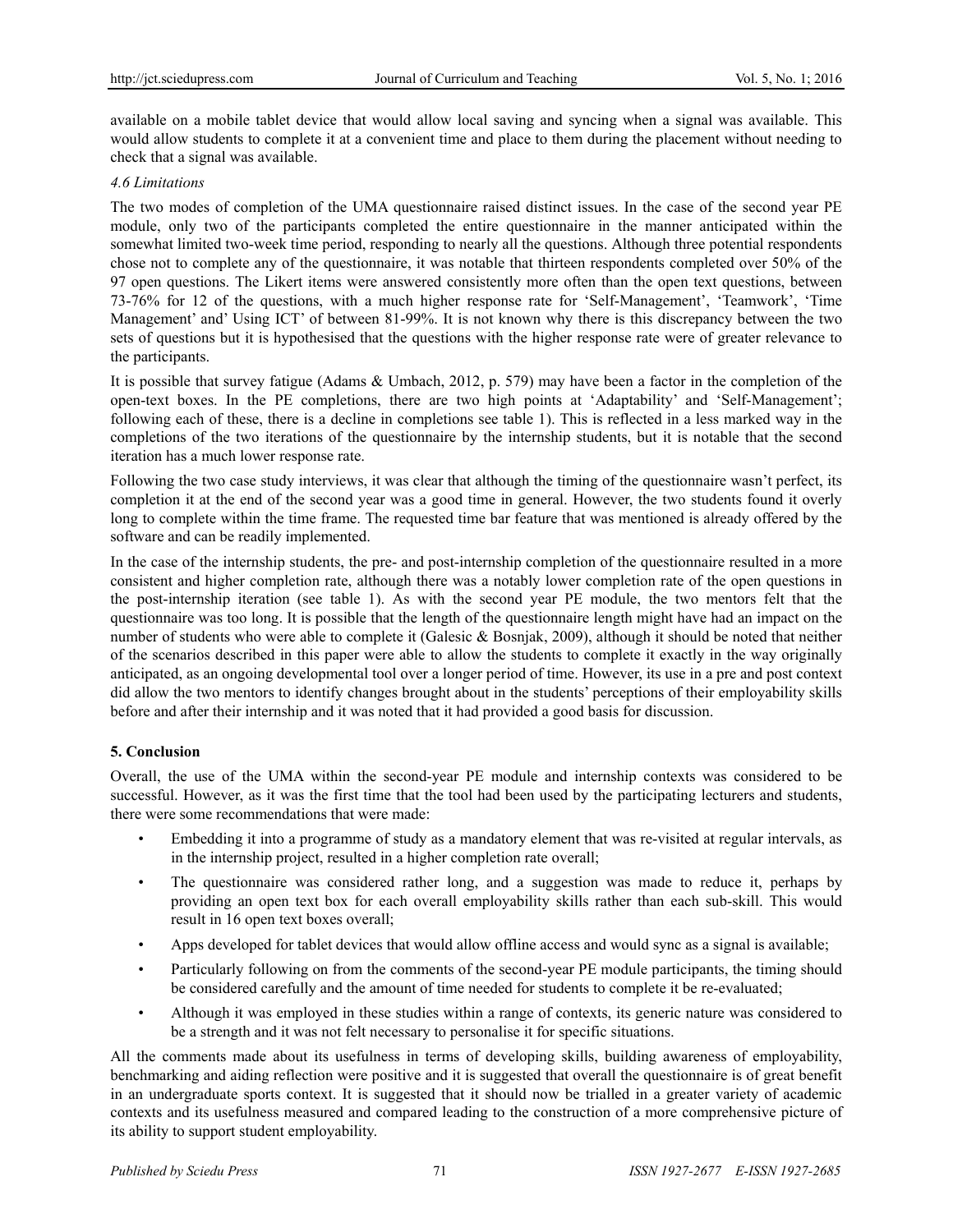#### **References**

- Adams, M., & Umbach, P. (2012). Nonresponse and Online Student Evaluations of Teaching: Understanding the Influence of Salience, Fatigue, and Academic Environments. *Research in Higher Education, 53*(5), 576-591. http://dx.doi.org/10.1007/s11162-011-9240-5
- Beaman-Evans, C., Chapman, V., Breeze, N., & Bowen-Jones, W. (2015). 'Usemyability' (UMA). An investigation into whether an online employability skills audit can enhance students understanding of the term employability. *Worcester Journal of Learning and Teaching*, *10*. Retrieved March 11, 2016, from http://www.worc.ac.uk/edu/documents/Usemyability.pdf
- Callanan, G., & Benzing, C. (2004). Assessing the role of internships in the career-oriented employment of graduating college students. *Education + Training, 46*(2), 82-89. http://dx.doi.org/10.1108/00400910410525261
- Confederation of British Industry (CBI) (2009). *Future fit: Preparing graduates for the world of work*. Retrieved March 10, 2016, from http://www.cbi.org.uk/media/1121435/cbi\_uuk\_future\_fit.pdf
- Dacre Pool, L., & Sewell, P. (2007). The key to employability: developing a practical model of graduate employability. *Education + Training, 49*(4), 277-289. http://dx.doi.org/10.1108/00400910710754435
- Dacre Pool, L., Qualter, L., & Sewell, P. (2014). Exploring the factor structure of the CareerEDGE employability development profile. *Education + Training, 56*(4), 303-313. http://dx.doi.org/10.1108/ET-01-2013-0009
- Dearing, R. (1997). *Higher Education in the learning society.* Retrieved March 10, 2016, from http://www.educationengland.org.uk/documents/dearing1997/dearing1997.html#ana
- Galesic, M., & Bosnjak, M. (2009). Effects of Questionnaire Length on Participation and Indicators of Response Quality in a Web Survey. *Public Opinion Quarterly, 73*(2), 349-360. http://dx.doi.org/10.1093/poq/nfp031
- Gillespie J. (2001). *Higher education and key skills*. Retrieved March 11, 2016, from http://www.qualityresearchinternational.com/esecttools/esectpubs/gillespiekeyskills.pdf
- Harvey, L. (2001). Defining and Measuring Employability. *Quality in Higher Education, 7*(2)*,* 97-109. http://dx.doi.org/10.1080/13538320120059990
- Harvey, L. (2000). New realities: The relationship between higher education and employment. *Tertiary Education and Management, 6*(1), 3-17. http://dx.doi.org/10.1080/13583883.2000.9967007
- Helyer, R., & Lee, D. (2014) The Role of Work Experience in the Future Employability of Higher Education Graduates. *Higher Education Quarterly, 68*(3), 348–372. http://dx.doi.org/ 10.1111/hequ.12055
- Heriot-Watt Careers Service (2016). *Are You Employable? -An International Students Guide to Employability Skills.*  Retrieved March 11, 2016, from http://www1.hw.ac.uk/careers/skills/start.php
- Higher Education Academy (2015). *Higher Education Achievement Report*. Retrieved March 11, 2016, from http://www.hear.ac.uk/
- Higher Education Quality Council (HEQC) (1997). *Graduate Standards Programme: Final Report* (Two volumes). London: HEQC.
- Jackson, D. (2014). Testing a model of undergraduate competence in employability skills and its implications for stakeholders. *Journal of Education and Work, 27*(2), 220–242. http://dx.doi.org/10.1080/13639080.2012.718750
- Kubler, B., & Forbes, P. (2005). *Student Employability Profiles: A Guide for Employers.* London: The Council for Industry and Higher Education.
- Stratta, T. (2004). The Needs and Concerns of Students during the Sport Management Internship Experience. *Journal of Physical Education, Recreation & Dance, 75*(2), 25-29*.* http://dx.doi.org/10.1080/07303084.2004.10608555
- Strivens, J., & Grant, S. (2000). Integrated Web-based support for learning employability skills. *Educational Technology & Society 3*(1) Retrieved March 11, 2016, from http://www.ifets.info/journals/3\_1/strivens.html
- Tariq, V., Scott, E., Cochrane, A., Lee, M., & Ryles, L. (2004). Auditing and mapping key skills within university curricula. *Quality Assurance in Education, 12*(2), 70-81. http://dx.doi.org/ 10.1108/09684880410536440
- Thomas, D. (2006). A General Inductive Approach for Analyzing Qualitative Evaluation Data. *American Journal of Evaluation, 27*(2), 237-246. http://dx.doi.org/10.1177/1098214005283748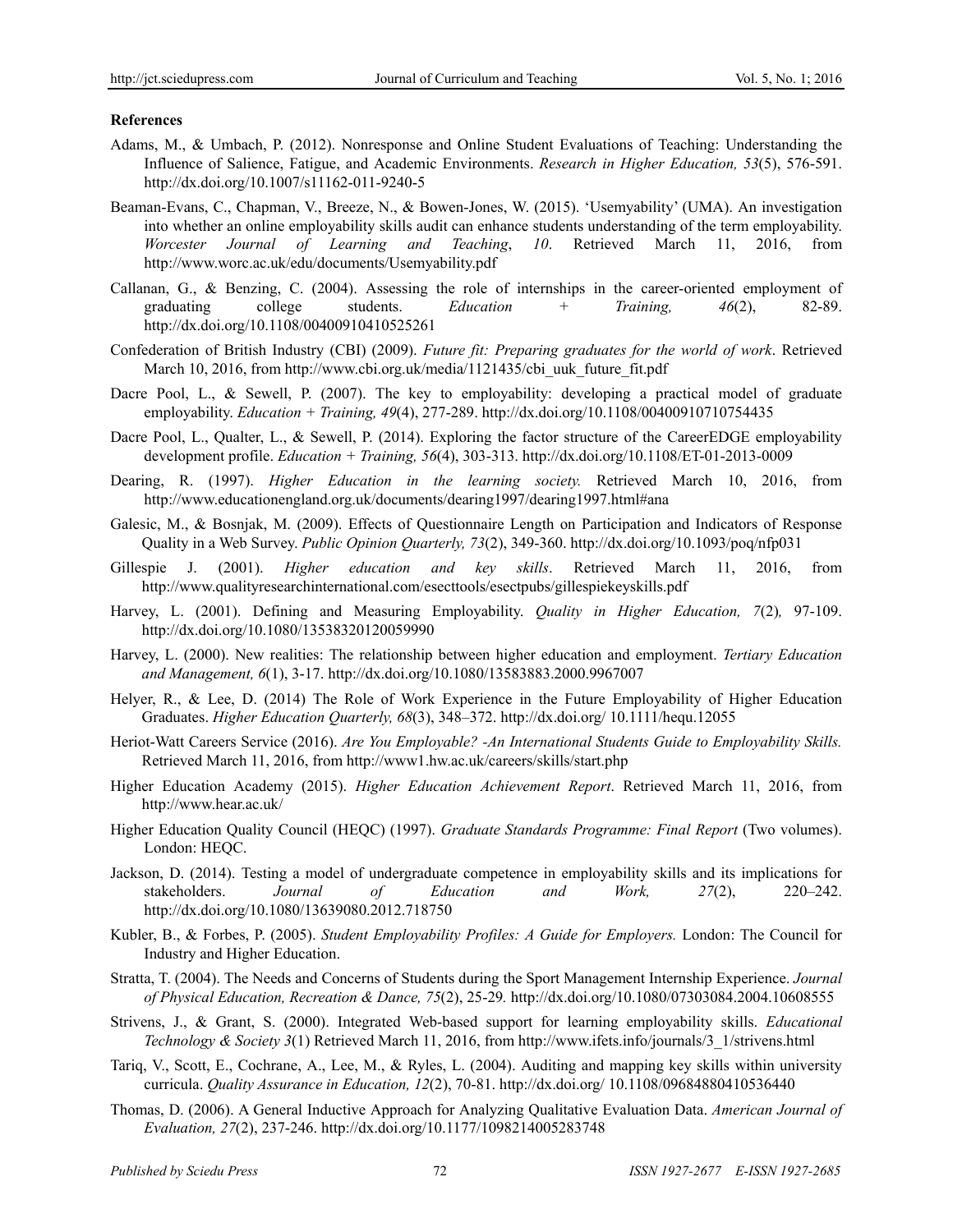- University of Kent Careers and Employability Service (2016). *Employability Skills Exercise*. Retrived March 11, 2016, from http://www.kent.ac.uk/careers/sk/skillstest.html
- University of Worcester (2015). *Employability.* Retrieved March 10, 2016, from http://www.worcester.ac.uk/discover/sport-employability.html
- Use My Ability (2011). *Employability and disability project.* Retrieved March 10, 2016, from http://usemyability.com

Vygotsky, L. (1978). *Mind in Society*. London: Harvard University Press.

- Wilson, T. (2012). *A Review of Business-University Collaboration, Department of Business, Innovation and Skills.*  Retrieved March 10, 2016, from https://www.gov.uk/government/uploads/system/uploads/attachment\_data/file/32383/12-610-wilson-review-bus iness-university-collaboration.pdf
- Wright, J., Brinkley, I., & Clayton, N. (2010). *Employability and Skills in the UK: Redefining the debate*. Retrieved March 10, 2016, from 10, 2016, the method of the method of the method of the method of the method of the method of the method of the method of the method of the method of the method of the method of the method of the metho http://www.theworkfoundation.com/Reports/273/Employability-and-Skills-in-the-UK-Redefining-the-debate
- Yorke, M. (2006). *Employability in higher education: what it is what it is not.* Retrieved March 11, 2016, from https://www.heacademy.ac.uk/sites/default/files/id116\_employability\_in\_higher\_education\_336.pdf

#### **Notes**

Note 1. See: https://www.onlinesurveys.ac.uk/

Note 2. See: http://www.nbreeze.uk/aat-manual.pdf

#### **Appendices**

#### **Appendix 1: UMA – The 16 Employability Skills and Sub-Questions**

1. Adaptability

Can you solve problems creatively?

Can you deal with uncertain and/or unpredictable work situations?

Are you good at learning new technologies, new tasks or procedures?

Do you have interpersonal adaptability - are you able to work effectively with a wide range of people?

Are you able to adapt to different cultures?

Are you able to adapt quickly to a range of physical environments?

2. Commercial/sector awareness

Do you show an active interest in the particular sector that is relevant to your future employment?

Do you have good customer/client care skills?

Are you economically and politically aware?

Are you creative and innovative?

Do you have strategic awareness?

Are you knowledgeable about your work sector and issues that are likely to impact upon it?

3. Information Literacy

Can you identify when there is a need to gather information?

Can you gather and filter information from a range of different sources?

Do you store and organise information in structured, easily accessible formats?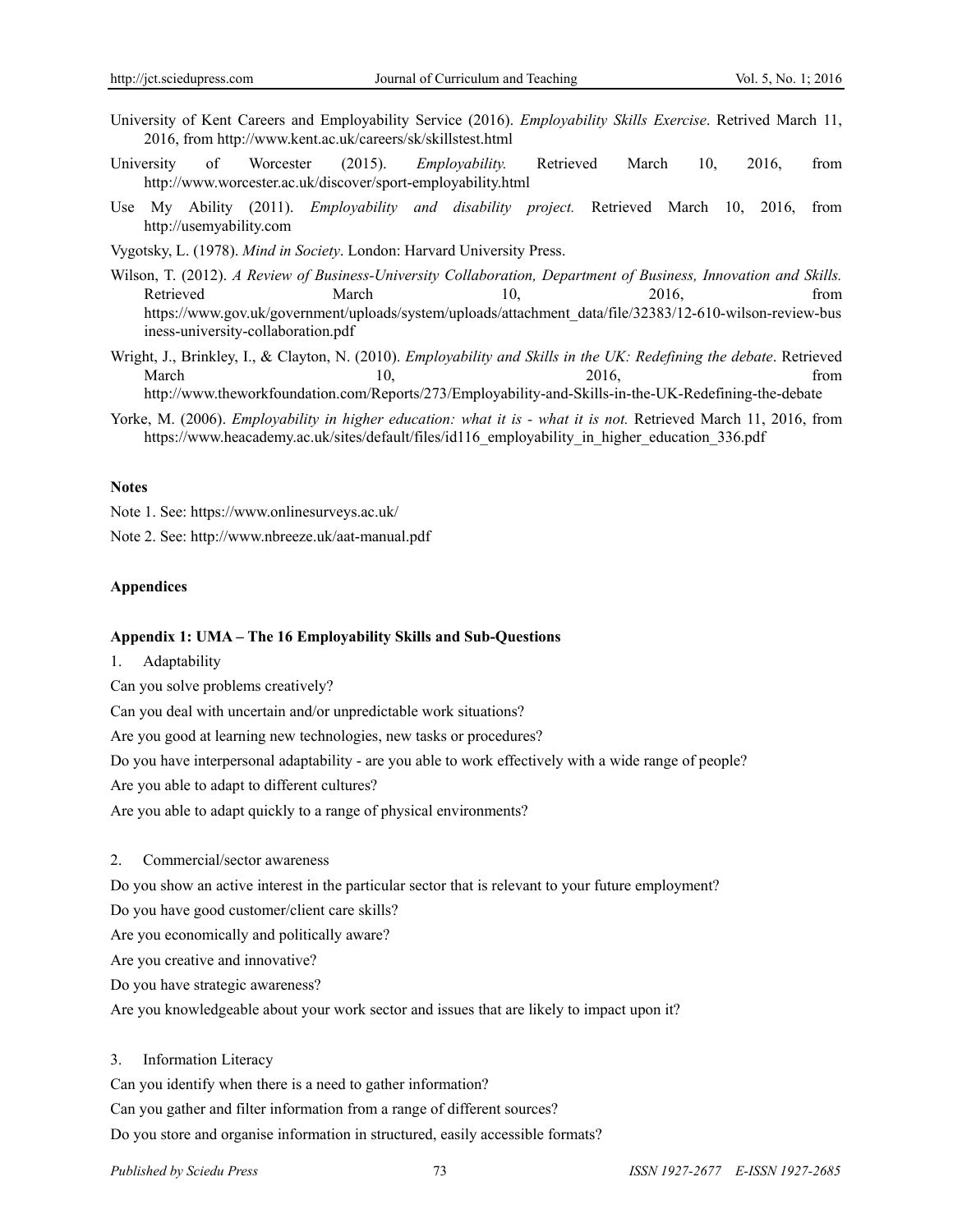Are you good at critically evaluating data to establish research legitimacy and credible theoretical foundations?

Can you apply information in a practical context?

Can you present information and your analysis orally or in writing?

## 4. Interpersonal Skills

Are you good at listening to others?

Are you able to manage conflict effectively without getting annoyed or upset?

Do you behave appropriately in the different situations in which you find yourself?

Can you adapt readily to the context in which you find yourself?

Are you able to establish rapport with others quickly and easily?

Can you collaborate effectively with others?

## 5. Literacy-Reading

Are you an effective reader at the level demanded by your programme of study?

Can you construct an opinion of the text, based on your perceptions and prior knowledge, to determine how the text is relevant to your needs?

Are you able to read critically in order to identify bias, inconsistencies and contradictions in a text?

Can you read quickly enough to satisfy the demands of your course?

Are you effective at proof reading your own writing?

Do you understand a range of symbols/languages relevant to your programme of study (e.g. instructions shown through pictograms)?

#### 6. Numeracy

Do you have a good understanding of mathematics?

Are you able to use the language of maths effectively to express and conceptualise mathematical ideas?

Do you have a good understanding of mathematical concepts?

Are you effective at gathering and storing data in an appropriate format, e.g. spreadsheets or databases?

Can you interpret and communicate mathematical data to others?

Can you use maths in a practical context?

# 7. Observation/Visual Literacy

Can you relate your knowledge and theory to a practical or working environment?

Are you good at paying attention to detail in order to identify errors and/or inconsistencies in your work?

Can you remain highly focused on the task in hand, possibly for long periods of time?

Are you good at visual analysis - observing and assessing an event to get a comprehensive understanding of it and its various elements?

Do you have a good visual memory?

Are you good at observing and interpreting body language?

#### 8. Oral Communication

Auditory processing: are you effective at processing sequences, sounds and words quickly to follow what is being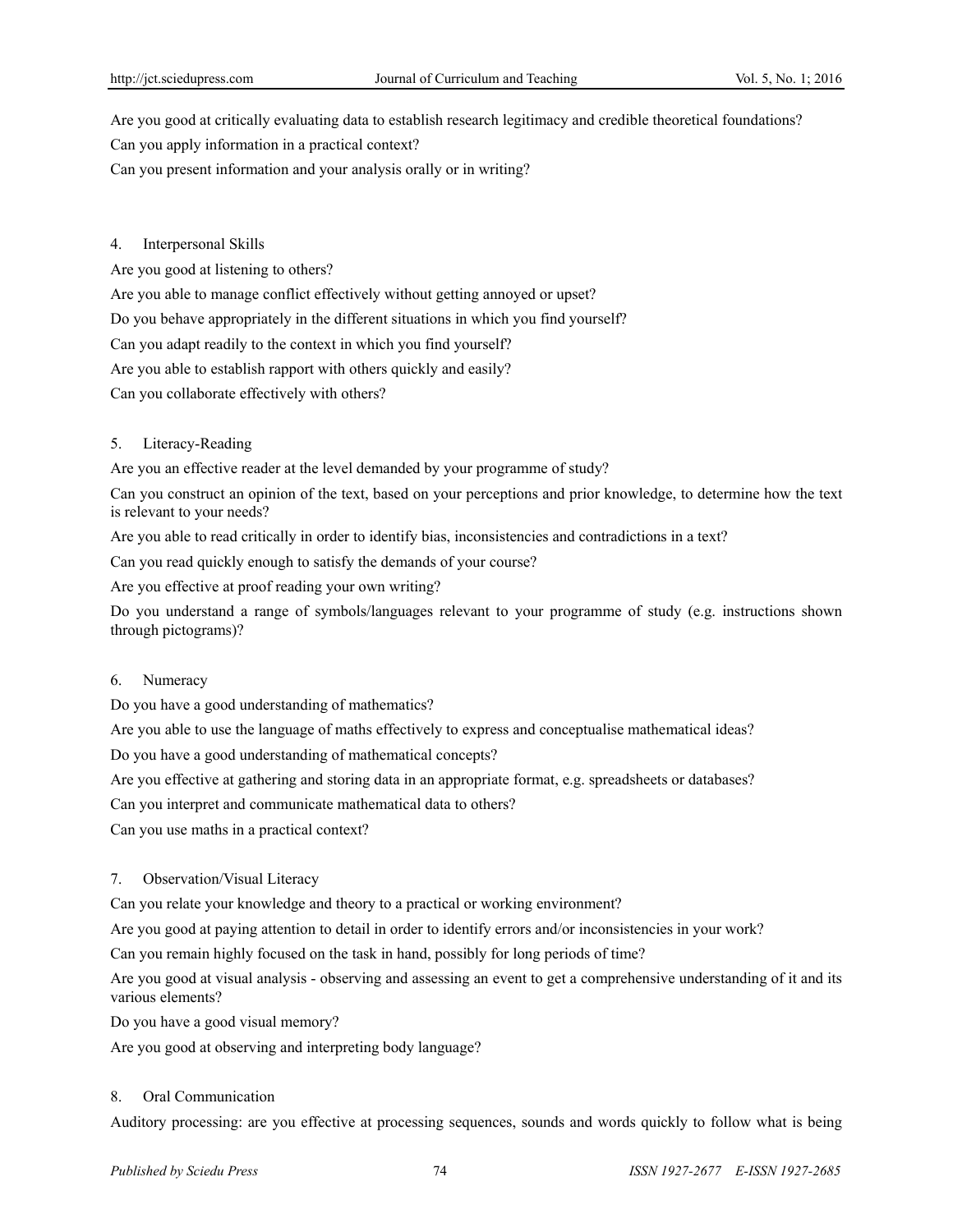said even on unfamiliar topics?

Are you able to understand (decode) the sounds/speech that you hear quickly and easily even when someone uses complex or abstract language?

Are you good at always finding the right words to express yourself orally?

Do you always use, where necessary, appropriate grammatical forms to put your ideas into words?

Are you good at achieving rapport with your audience, whoever they are?

Can you usually find the right words and use them in the right way for the situation in which you find yourself?

# 9. Practical Skills

How effective are you at applying the knowledge and theory you have gained from your educational experiences? Do you have good common sense? Please give some examples of when you have used common sense.

Are you able to complete practical activities safely having regard for yourself and others?

Do you always employ best practice where it is feasible and applicable to the practical situation you are working on?

Are you always conscious of what is expected of you and how your performance will be judged?

Are you a proactive worker?

## 10. Problem Solving

Do you usually approach problem solving in a systematic way?

Do you usually know where to look for the relevant information you need?

Are you able to establish different points of view as well as the stakeholders' interest in relation to the problem and potential solutions?

Are you able to think critically as well as creatively to make good decisions?

Are you good at recommending a solution - can you usually justify its merit and the logic behind the decision process?

Do you always follow through - can you implement a solution and monitor the results?

# 11. Self-Management

Do you have initiative? Are you able to identify new work opportunities, challenges and responsibilities?

Are you good at planning: setting achievable and realistic goals, then implementing a systematic and organised strategy to achieve these?

Are you able to motivate yourself - do you pursue tasks with energy, drive and enthusiasm?

Do you work with determination - can you work towards a goal despite difficulties, setbacks and distractions?

Do you always try to achieve a high level of performance - do you take personal responsibility to exceed standards and expectations?

Do you evaluate your own performance - do you reflect on your own performance and take account of feedback in order to understand your strengths and weaknesses?

# 12. Teamwork

Are you a supportive team member who is able to create a positive ethos?

Do you always make certain you have a clear idea of your role within the group so that you can complete the tasks expected of you?

Are you able to work effectively with a diverse range of people with different backgrounds, experiences and attitudes - do you acknowledge and respect different opinions that emerge from the group?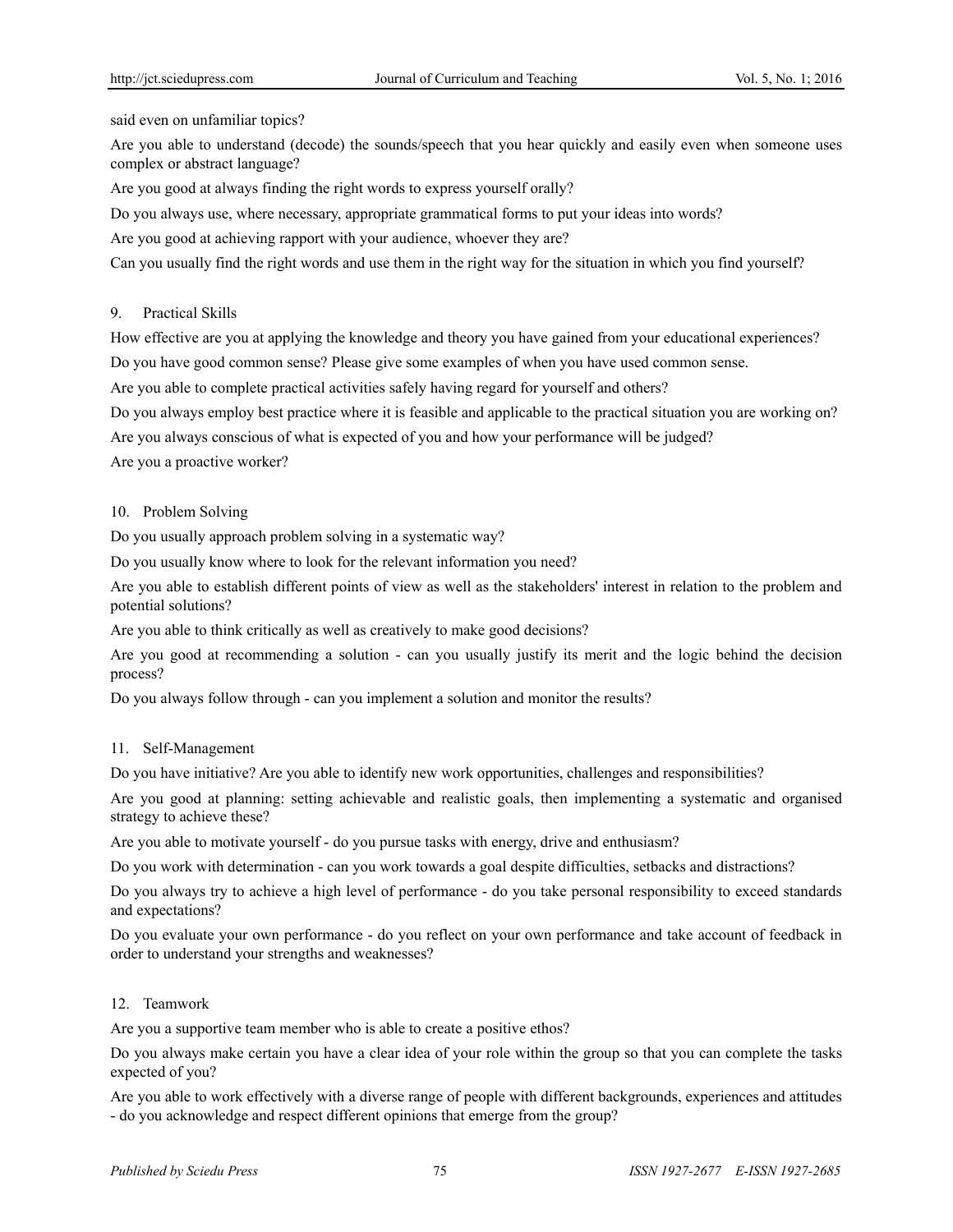Are you able to work effectively with a diverse range of people with different backgrounds, experiences and attitudes - do you always acknowledge and respect different opinions that emerge from the group?

Are you good at managing conflict - do you take action to resolve conflicts and avoid cliques in the group?

Can you behave in a selfless way - are you willing to contribute to the team's objectives even if they contradict your own personal interests and goals?

Can you take on a leadership role - can you allocate tasks within the group dependent on the members' skills, interests and expertise?

## 13. Time Management

Are you good at setting goals - deciding what you want to achieve within a certain time frame?

Are you good at planning - establishing what tasks and actions you need to undertake to achieve your goals and structuring your time to determine when you will achieve the different tasks and objectives?

Are you effective in prioritising tasks in a logical and manageable way and in accordance with the demands of the working environment?

Are you always punctual and able to meet deadlines?

Do you analyse your working practices to establish areas or routine tasks where you are not getting the most out of your time?

Are you good at protecting your time?

# 14. Using ICT

Are you confident using core computer programmes to produce digital information, e.g. Microsoft Word and Microsoft PowerPoint?

Are you proficient in using spread-sheet and database software which enables the storage, organisation and analysis of larger sets of data (e.g. Microsoft Excel and Access)?

Are you confident in using e-mail, web browsers and social media to access internet-based digital information and integrate with other ICT users?

Are you able to create digital information for a specific task using specialised software (e.g. using Photoshop for graphic design or MS Publisher)?

Are you competent at engaging in technology-enhanced learning systems and processes such as: live broadcasts; mobile video/audio telecommunications; Virtual Learning Environment (VLEs) or 3D graphics?

Do you operate at an advanced level of ICT literacy - do you have a clear understanding of computer operating systems and an ability to write new software?

#### 15. Working under pressure

Are you able to stay in control of your emotions and remain calm in difficult situations?

Do you normally take time to assess the situation and rationally identify the key factors and potential solutions available?

Are you effective at planning - do you usually take time to develop a logical and realistic plan that is broken down into manageable tasks?

Do you usually recognise when you are feeling stressed and take effective actions to ease pressure on yourself?

Can you recognise others' points of views but be assertive, when necessary, to get the job done?

Do you avoid leaving things until last minute in order to avoid pressurising yourself?

# 16. Written Communication

Are you competent at formulating and articulating ideas - do you present written information in a logical sequence to make it reader-friendly, making sure that the message is relevant to its subject area and of interest to the reader?